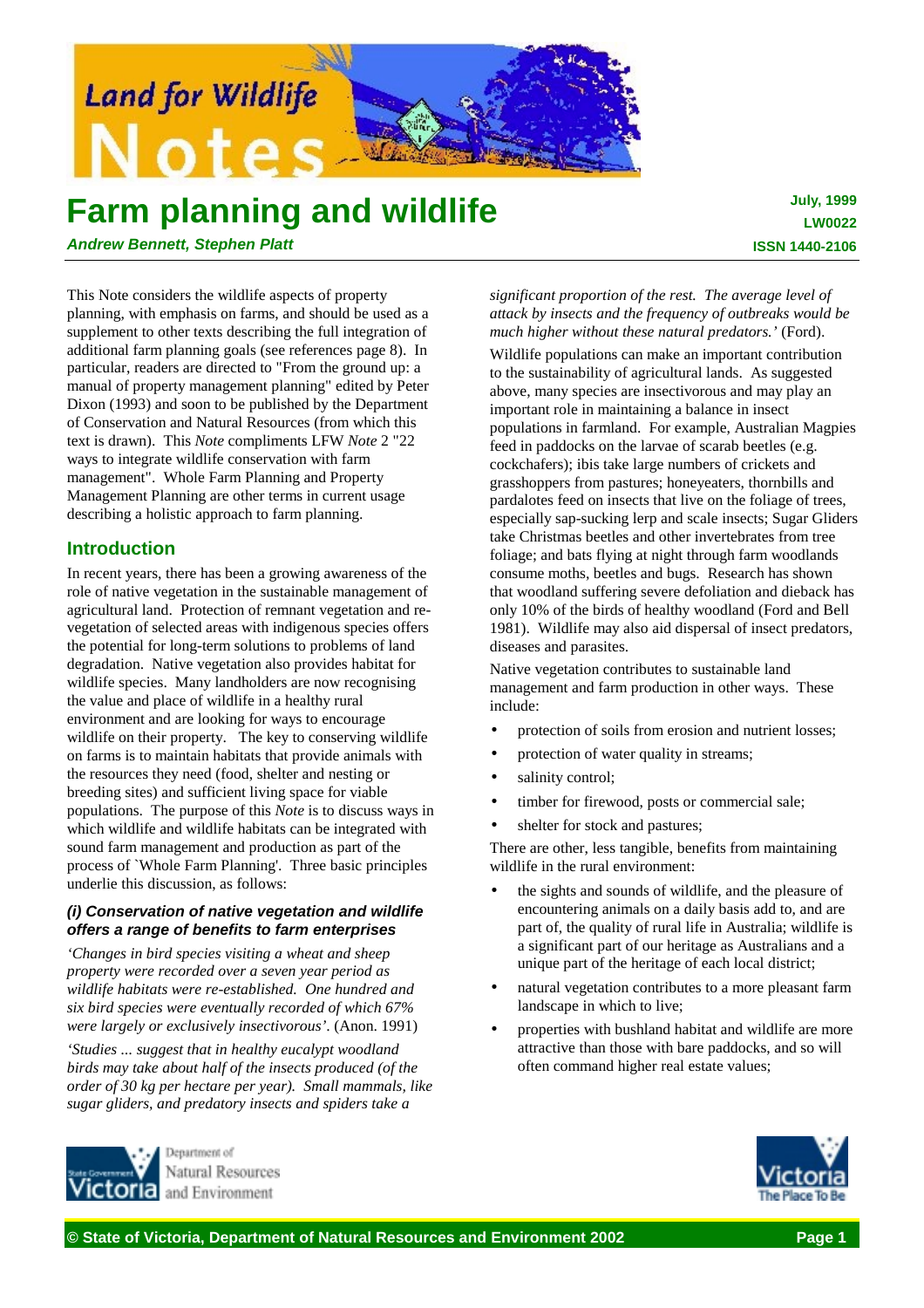wildlife can be an important component of farm tourism (e.g. kangaroos in the back paddock, koalas in a gum tree).

# *(ii) Wildlife conservation on farms can make a valuable contribution to overall conservation goals;*

*'Emus and kangaroos on our arrival were plentiful in all parts of the district; also the bustards in large flocks of from ten to twenty or forty, or perhaps more. The bustards now are scarce, and only met with in distant places.' (Captain Fyans 1853, in Middleton 1984).*

*'It is 45 years since they [native cats] were abundant in the Warrnambool district... I was offered a bonus of 1/2 d a scalp... to trap these native cats ... but I caught so many that the contract was ended.' (Unnamed correspondent 1934, in Seebeck 1984).*

There have been marked changes to the wildlife of Victoria. 'Bustards' (Australian Bustard) and 'native cats' (Eastern Quoll) are among those species, once common in Victoria, that have long gone. However, many other species are still present, although some no longer occur in large areas of Victoria where once they were common. The major reasons for the decline of native species are the loss of habitats, degradation of remaining habitats, and the impacts of introduced species (e.g. Fox, Cat, Rabbit).

With more than 60% of Victoria owned by private landholders (Woodgate and Black 1988), farm environments have a very important contribution to make to the goal of maintaining viable populations of all species throughout their range. In many districts this is simply not possible by relying solely on the few reserved areas such as National Parks or Flora and Fauna Reserves. It can only be achieved by a district-wide system of habitats that includes those on farms, as well as Crown lands such as streamsides, roadsides, and other small blocks.

All farms can play an important role in providing for a range of species (birds, mammals, reptiles, frogs, invertebrates) that are not necessarily regarded as rare or threatened. Experience has shown that the best way of conserving species is to maintain large populations, spread throughout their geographic range. However, in some districts, farm habitats are also important for the conservation of rare or threatened species. Victorian examples include native grasslands that support the Striped Legless Lizard and Plains Wanderer, wetlands that provide nesting sites for Brolga, and remnant coastal forests that are used by Rufous Bristlebirds. Without the assistance of private landholders, many species are likely to continue the process of decline, eventually ending in local extinction.

# *(iii) Wildlife and wildlife habitats can be integrated with sound farm management in practical ways.*

'*Shelter can increase livestock production by increasing the supply of pasture and by reducing environmental stress ...'.*

*'...there seems little doubt that at least 10% of the farm can be profitably devoted to trees in the higher rainfall grazing areas of southern Australia'.. (Bird 1990)*

Many of the measures that protect or create habitats for wildlife can be developed and carried out as part of other farm activities (e.g. land protection, water supply, pasture production, etc). Some examples of farm activities that involve management of native vegetation and also provide the basic elements of habitat for wildlife are listed in Table 1.

| Table 1. Farm activities with which wildlife habitats |  |  |
|-------------------------------------------------------|--|--|
| can be integrated                                     |  |  |

| <b>Farm activity</b>                         | <b>Habitat for wildlife</b>                                                                                 |  |  |
|----------------------------------------------|-------------------------------------------------------------------------------------------------------------|--|--|
| Provision of shade/shelter<br>for stock      | bush blocks, shelter belts,<br>isolated trees or clusters in<br>paddocks, roadside or<br>laneway vegetation |  |  |
| Shelter for pastures                         | shelter belts                                                                                               |  |  |
| Provision and protection of<br>water quality | streamside vegetation,<br>protected wetlands, farm<br>dams                                                  |  |  |
| Protection from erosion                      | vegetation along gullies,<br>creeks, and steep slopes                                                       |  |  |
| Combat rising saline<br>groundwater          | vegetation in saline re-<br>charge and discharge areas                                                      |  |  |
| Supply of firewood, posts<br>etc             | bush block, plantation,<br>agroforestry plots                                                               |  |  |
| Fire protection                              | windbreaks, radiation<br>shields, native grasses (low<br>fuel)                                              |  |  |

Planning for wildlife should preferably be carried out in the initial stages of developing a Whole Farm Plan so that the greatest range of options can be considered, and there is the greatest potential for integrating wildlife plans with other farm management activities. Successful integration of wildlife habitats into the Whole Farm Plan is dependent on the successful resolution of other farm issues - wildlife considerations should not be handled in isolation. This note can be used in conjunction with comprehensive texts on the subject of Farm Planning.

The following sections describe some stages in the incorporation of wildlife into a Whole Farm Plan.

- gathering information and taking stock of your property;
- developing and mapping specific plans for wildlife;
- management of wildlife habitats;
- monitoring wildlife on the farm.

# **Gathering information**

An important first stage in incorporating wildlife into farm planning is to consider all relevant information. Three levels of information will be useful: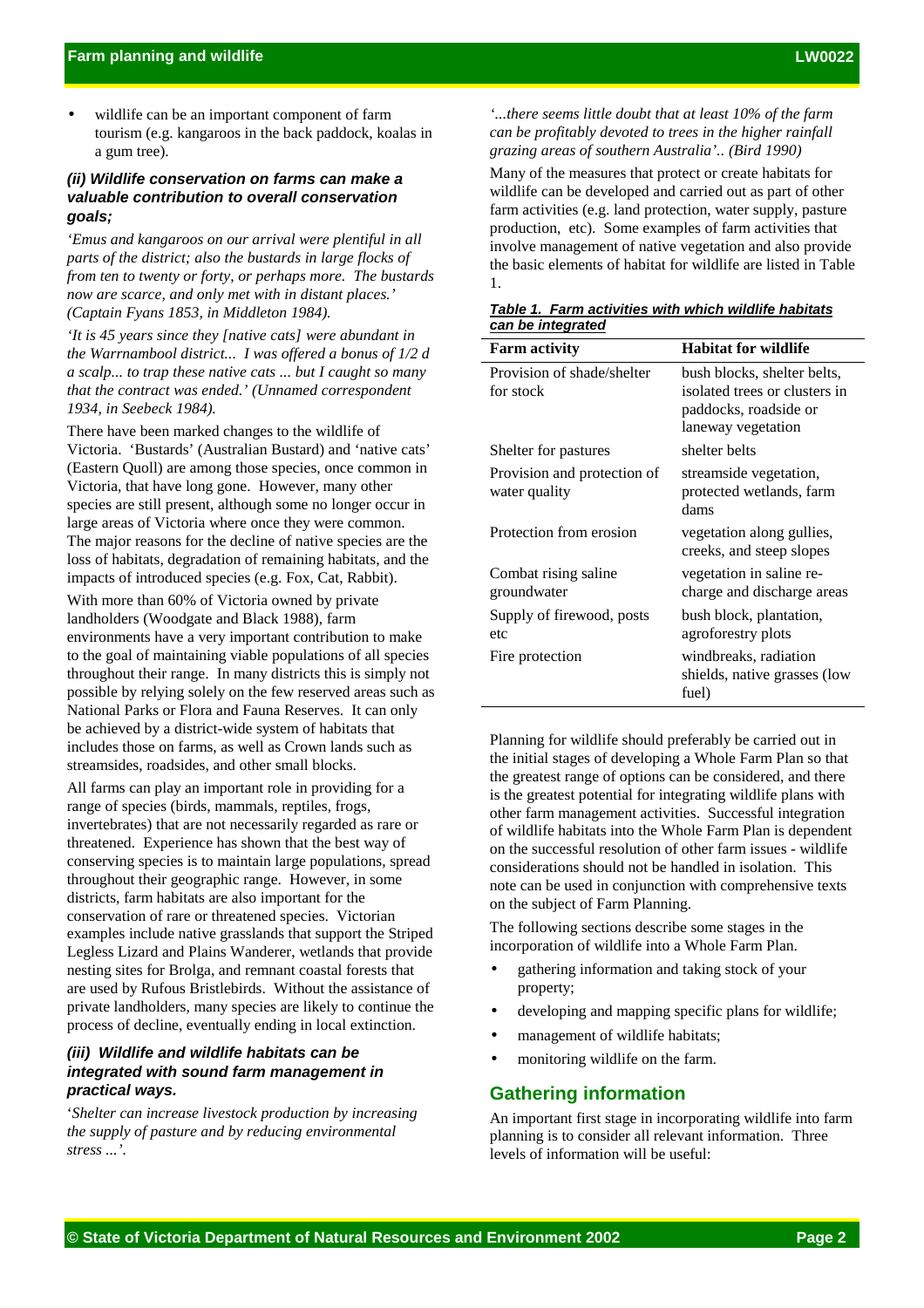- information on the surrounding area in which the farm is
- located;
- information on your property;
- general information on wildlife, wildlife management, problem animals, and activities or issues that could affect
- wildlife conservation on the property.

# *(i) The surrounding area*

Begin by taking an 'aerial view' of the property and its surroundings. Every property is part of a regional landscape - it does not stand alone. Land management and activities on one property will have consequences, of varying extent, for neighbouring properties. Wildlife conservation can be enhanced by careful planning in relation to habitats present on surrounding properties, on adjacent roadside reserves, streams or other Crown lands. Further, working together with neighbouring property owners (e.g. as part of a Landcare or Farm Trees group) has enormous potential for conservation by creating a coordinated *system of habitats* through the whole landscape.

When considering what can be done on your own property, it is worth considering some of the opportunities that are afforded by habitats nearby.

#### *Large area of forest or woodland nearby*

Nearby bushland can often provide insights into the natural forest types, the plant communities and plant species that formerly occurred in the area, and to which the local wildlife is adapted. This can be used as a guide for revegetation on your farm, and perhaps as a natural source of seed. Large bushland areas often act as a `reservoir' for wildlife populations, and an indicator of the local species that might be expected in the area and on your property. Maintaining or creating effective corridor links from the bushland to habitats on the farm will increase the likelihood of these species occurring on the farm.

#### *River or stream passing through, or near, the property*

Maintaining existing vegetation, or revegetating along the banks of streams, can contribute to the development of an overall stream corridor system which may extend for many kilometres. Streamside vegetation is a rich habitat for wildlife and it can be an effective corridor for many species, linking across and through numerous properties. Vegetation along stream banks also serves to reduce erosion and to protect water quality throughout the catchment, not just within one property. Where a stream passes nearby, but not through the property, there may be opportunities to link in with the stream corridor by revegetating seasonal drainage lines or gullies that feed into the stream.

#### *Roadside vegetation adjacent to the property*

In many districts, roadside vegetation forms extensive networks of remnant bushland, providing corridors across the landscape. It also acts as a habitat for many species of wildlife (e.g. birds, possums, gliders, lizards), especially where the roadside vegetation is wide. Linking bush blocks, shelter belts, or plantations on the farm with the roadside vegetation is an excellent way to join this existing corridor system, and to improve the connectivity of the wildlife habitats on the farm. Roadside vegetation also serves as a reminder of the local indigenous vegetation, and as a natural source of seed. Fencing a strip of paddock adjacent to roadside vegetation can be a cheap and effective means of natural revegetation that can include not only tree species, but local understorey shrubs that are present on the road reserve.

## *(ii) On your property*

The location of your property and its topography, climate, soil types and water regimes will influence the type of habitats that can be represented. However, every property has potential to develop wildlife habitats and to encourage wildlife to live on the farm. A useful first step is to make an inventory of those parts of the farm that presently provide habitat, or could do so in the future with appropriate management. Remnants of natural habitats will generally be of greatest value to wildlife. For example, woodlands or forests can be used by possums and gliders, forest birds, bats, small lizards and many other species; rocky outcrops are habitat for reptiles and some small mammals; wetlands are important for waterbirds, frogs, fish and aquatic invertebrates, and so on. New habitats, such as farm gardens and farm dams, will also be used by wildlife, notably birds. Clearly, the opportunities will differ between properties. The following list (Table 2) sets out some possibilities; a close look around your property, or inspection of an aerial photograph or topographic map, could add further alternatives.

## *Table 2. Habitats for wildlife that may be present on farms in Victoria*

| Remnants of natural habitats |                                                                            |
|------------------------------|----------------------------------------------------------------------------|
|                              | Patches of remnant native vegetation (e.g.<br>bush blocks, open woodlands) |
|                              | Isolated trees, clusters of trees or shrubs<br>in paddocks                 |
|                              | Native grasslands                                                          |
|                              | Rocky areas (e.g. outcrops, 'stony rises')                                 |
|                              | Wetlands (e.g. swamps, lakes), either<br>seasonal or permanent             |
|                              | Rivers, creeks, intermittent water-courses                                 |
|                              | Mature trees (living or dead) with<br>hollows                              |
|                              | Fallen timber, logs and other tree litter                                  |
| New or artificial habitats   |                                                                            |
|                              | Farm dams (and associated vegetation<br>and islands)                       |
|                              | <b>Shelterbelts</b>                                                        |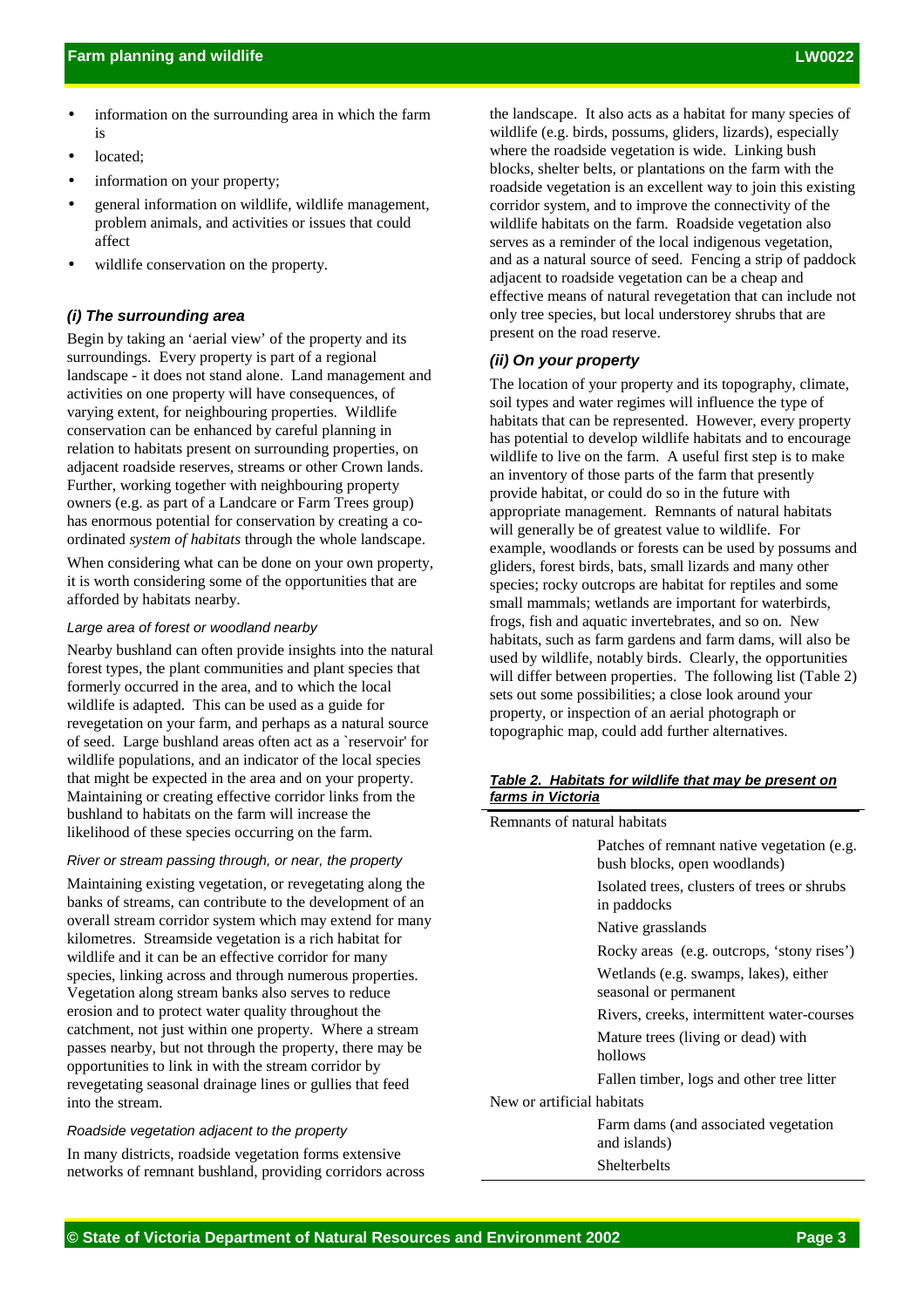Plantations Farm gardens Farm buildings and other structures Lightly-grazed pastures

# *(iii) Sources of information and advice*

There are numerous sources for obtaining information that can help in managing natural vegetation and planning for wildlife on your property (see below). A list of useful references, including guides for identifying wildlife, is provided at the end of the chapter. If you are a member of a group, it may be valuable to arrange an information day, with speakers or displays from some of the sources suggested below.

# *Department of Conservation and Natural Resources (CNR)*

# *Land for Wildlife*

Land for Wildlife is a program that provides encouragement and advice to private and community landholders who voluntarily conserve wildlife, or integrate the conservation of wildlife with other objectives on their property. Free advice is given through a network of extension officers, a series of technical 'Notes', regular newsletters and events such as field days. Information can be obtained on many matters related to flora and fauna conservation on private land, the availability of incentive grants and other assistance. Enquire at your local CNR Regional office.

## *Flora and Fauna Guarantee*

In each CNR Region, a Flora and Fauna Guarantee officer is available who can provide information on threatened species.

# *Atlas of Victorian Wildlife*

A list of wildlife recorded in your area can be obtained from the Atlas, a computer data base with over one million records. Breeding records, recent sightings, the occurrence of threatened species, and other details of distribution and abundance can be provided (e.g. Fig. 1). Enquiries to: Atlas of Victorian Wildlife, P.O. Box 137, Heidelberg, 3084. Ph. (03) 450 8600. (A small fee may apply for commercial applications.)

#### *Wildlife Damage Control*

Advice and information on problems caused by wildlife is available from CNR. Following contact with staff in your local Region, assistance may also be sought from the Wildlife Damage Control Officer, CNR, P.O. Box 137, Heidelberg, 3084.

CNR can also assist with advice on a wide range of other matters related to management of natural resources (e.g.

wetland conservation, vermin control, seed collection etc.). Officers in CNR will also be able to provide comments, and advise on wildlife issues during the development of your Whole Farm Plan.

#### *Department of Food and Agriculture*

Staff can assist with information and advice on soils, pasture improvement, tree establishment, and other complementary aspects of preparing a Whole Farm Plan.

#### *Neighbours*

Neighbours may have information or experience to share on local wildlife and habitats, historical information, or solutions to problems. There may be opportunities to work co-operatively on projects that extend across several properties (e.g. establishing a wildlife corridor). Neighbours may also have concerns or suggestions about your plans that need to be discussed.

#### *Local 'experts'*

A tremendous resource. In most communities there are people with expert local knowledge of wildlife, vegetation, tree growing, seed collection, fencing techniques, etc.

#### *Shires or Councils*

Shire staff can give advice on any local government planning controls covering your area. There may be roadside assessment information available or a local conservation strategy. Some authorities employ a conservation officer or similar adviser.

#### *Library*

The local library will have books for identifying wildlife and may have reports on the flora and fauna of your district. Historical references may help to piece together the natural history of the area. Libraries are frequently points of contact for local groups. The librarian may be able to put you in touch with natural history groups or local experts.

#### *Field Naturalists Clubs*

Local branches of the Field Naturalists Club of Victoria have been established in most regions of Victoria. Individuals in such groups with a keen interest in natural history are often very willing to share their knowledge. Enquiries to: Hon. Secretary, Field Naturalists Club of Victoria, C/- National Herbarium, Birdwood Avenue, South Yarra, 3141.

#### *Bird Observers Clubs*

The Bird Observers Club of Australia has several branches throughout Victoria, and members of these groups may also be a source of local knowledge. Enquiries to: Hon.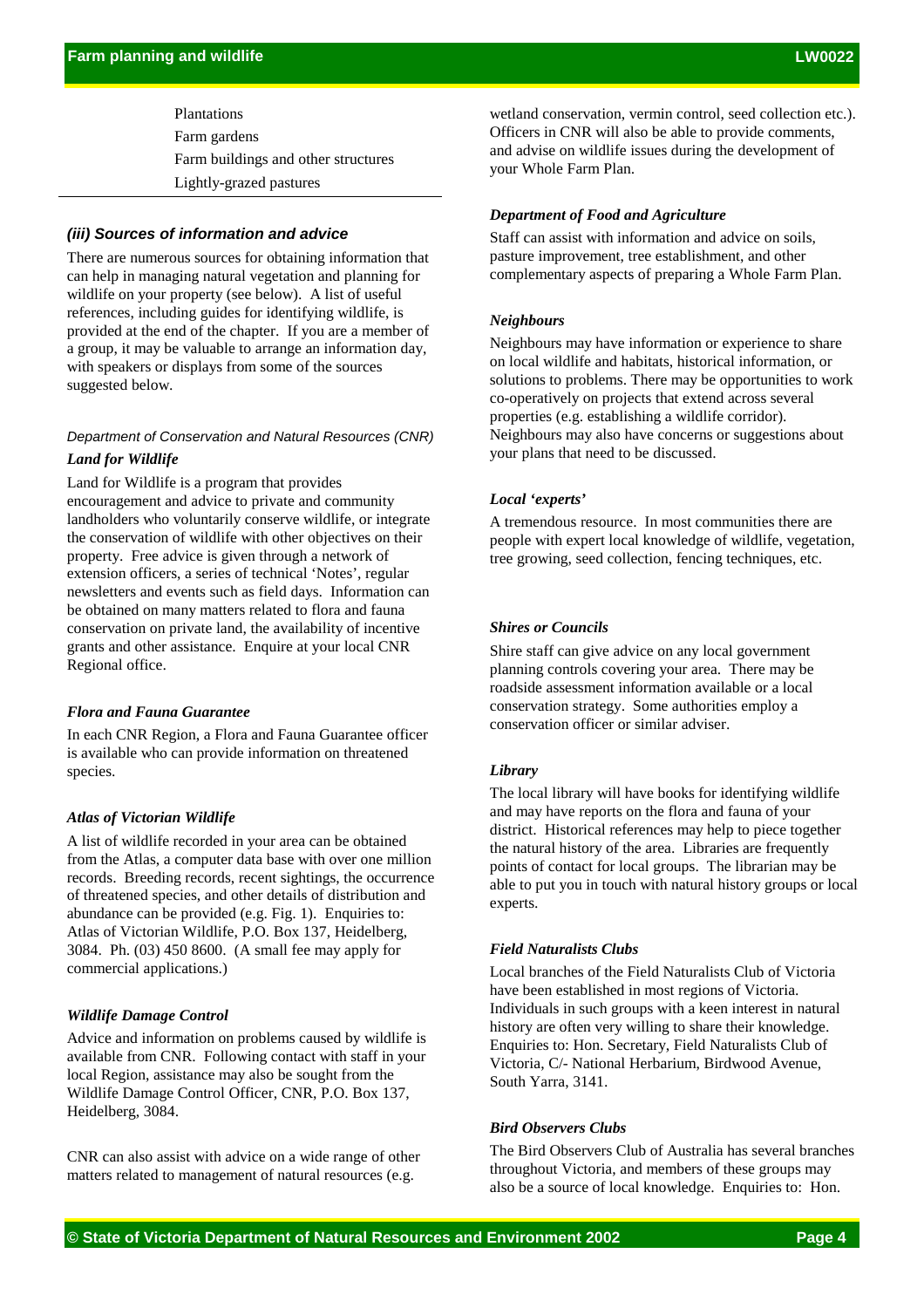Secretary, Bird Observers Club of Australia, P.O. Box 185, Nunawading, 3131. Ph. (03) 877 5342.

#### *Victorian Wetlands Trust Inc.*

The trust aims to conserve wetlands throughout Victoria. Enquiries to: Secretary, Victorian Wetlands Trust Inc., PO Box 550, Dandenong, 3175. Ph. (03) 797 1555.

#### *Landcare and Farm Trees groups*

Members of these groups usually have valuable local expertise and experience in many aspects of land management and vegetation establishment. They are generally property owners and understand the realities and practicalities of farm management. CNR can provide contacts for local groups.

#### *Friends groups*

A variety of Friends groups (e.g. Friends of the Brolga, Friends of the Eastern Barred Bandicoot, Friends of the Grampians) operate throughout Victoria. They are community groups made up of people with a shared interest in some particular aspect of the natural environment.

Enquiries to: Friends Co-ordinator, Victorian National Parks Association, 10 Tasma Tce., Parliament Place, East Melbourne, 3002.

#### *Greening Australia (Victoria)*

GAV assists community groups with tree-planting and revegetation projects. Facilitators are based in country areas throughout Victoria. Enquiries to: C/- National Herbarium, Birdwood Avenue, Sth Yarra, 3141. Ph. (03) 654 1800.

# *Consultants*

A number of consultants provide services that may be relevant to your needs (e.g. habitat restoration, flora and fauna surveys). Substantial fees may apply. Staff of CNR may be able to assist with contacts.

# **Developing and mapping plans for wildlife**

The following steps suggest a practical way of planning for wildlife as part of the preparation of a Whole Farm Plan. The key aim is to identify areas for the retention, restoration or re-establishment of habitats within which wildlife can live.

Firstly, identify and plot existing areas of wildlife habitat on a map or overlay of the property (a brightly coloured pen could be used). This might include a range of areas (see Table 2) such as a seasonal swamp, scattered trees in a back paddock, or a patch of bush, already known to be important to wildlife.

Then, identify and draw in potential areas of wildlife habitat. These are areas that could be further protected or restored, or where the re-establishment of habitats could begin. They may include, for example:

- expansion of existing bushland areas,
- corridor links between bushland habitats
- areas to be revegetated along gullies or streams,
- revegetation around the edges of a swamp or lake,
- revegetation adjacent to existing roadside vegetation.

Consider the surroundings of the property, and ask:

- How can existing or potential areas of habitat on the property be integrated with that in the surrounding landscape.
- Can links be developed with nearby bushland or with roadside vegetation?
- Are there streams, wetlands or bushland that extend across several properties?
- Can local bushland areas be used as a source of seed and a guide to which species to plant?

Examine other activities planned for the property, and consider how these objectives can be integrated with your goals for wildlife conservation. For example, can plans for revegetating a saline or eroding gully be modified (e.g. by widening the revegetated strip) to create additional habitat for wildlife? Can local tree species and shrubs be used in shelter belts instead of exotics?

Work out priorities for developing wildlife habitats over the short term (e.g. 1-5 years) and the longer term. An achievable goal in the short term may be to build on the existing strengths of the property by protecting and enhancing those habitats already present. Examples could include: fencing an existing bushland area to protect tree regeneration, or fencing a wetland. Different areas on the property will warrant different priorities for management (Table 3). In some areas, wildlife conservation will become the primary focus for management, while elsewhere it may be secondary to other considerations. To encourage a diversity of habitats and wildlife, try to ensure that each of the potential habitat types (e.g. woodland, wetlands, streams) that can be represented on the property appear in your Plan.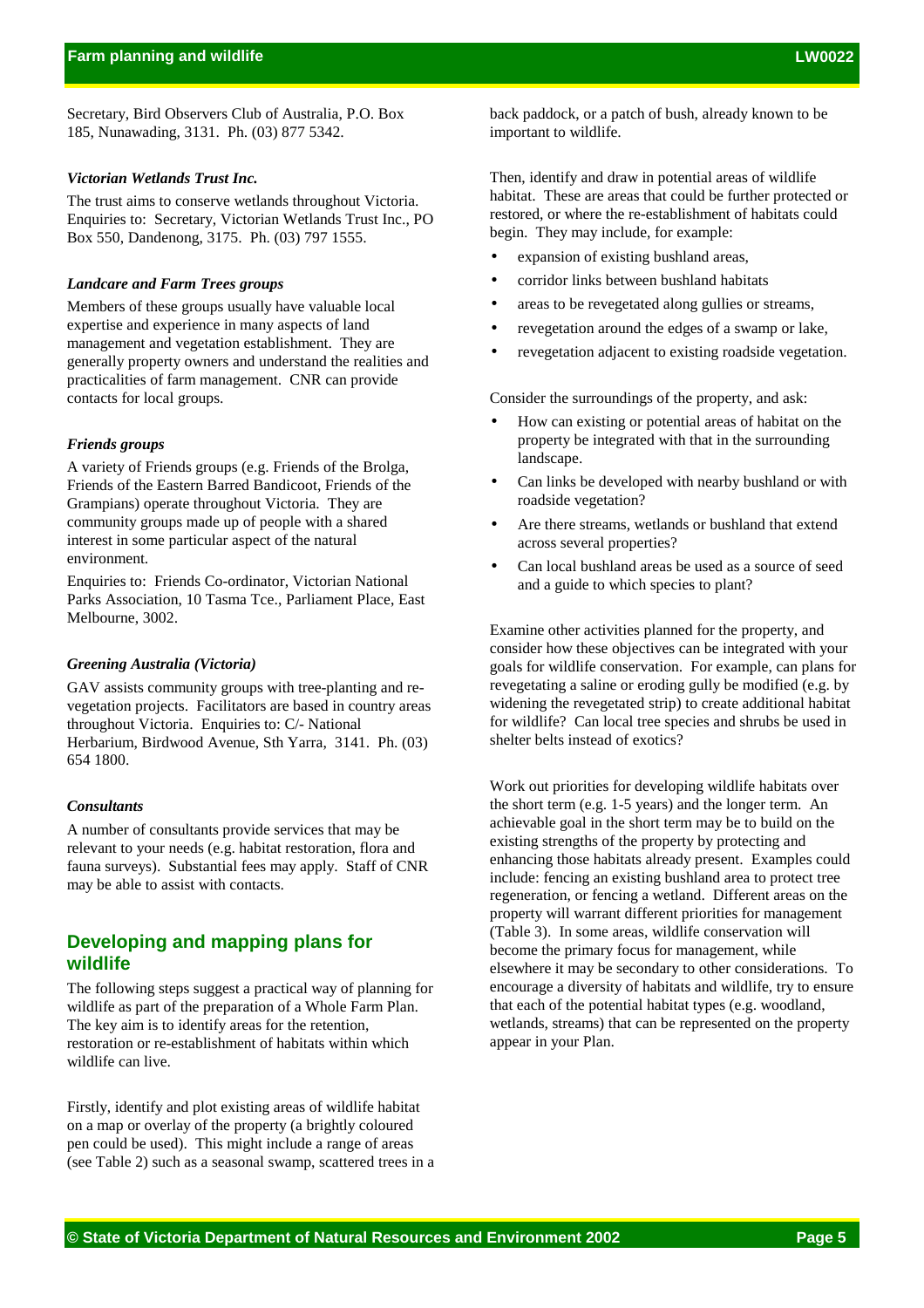#### *Table 3. Priorities for management of wildlife habitats on the farm*

- *(i) Areas where wildlife conservation may be the primary aim of management* Remnant vegetation
- Vegetation along creeks and rivers
- Natural wetlands
- Roadsides
- Strategic corridors linking fragmented habitats
- Older trees (live or dead) with hollows
- Rocky areas with low agricultural potential

# *(ii) Areas where wildlife conservation could be integrated with other objectives*

Saline recharge and discharge areas Shelterbelts Farm dams Areas prone to erosion requiring revegetation Agroforestry plots Homestead areas Rough pastures Vegetation established for shade and shelter Vegetation established on driveways and laneways

Once you have some ideas on paper, it may help to get comments from others with similar plans, from neighbours, or from those with specialist knowledge of particular aspects. Staff of the Department of Conservation and Natural Resources may be able to assist. Incorporation of wildlife and wildlife habitats into Whole Farm Planning is a new and developing concept, and there is much to be learned with regard to the most effective techniques and plans. Keeping records is important as it will help in sharing successes or solutions to problems with others at a later date. It is also likely that your plans will change and evolve over time as practical experience is gained.

# **Managing farm habitats for wildlife**

## *Protecting and managing remnant bushland*

Few native Australian animals are able to survive solely in cleared farmland - most will only persist where there is natural vegetation. Consequently, the amount of remnant bushland and how it is managed are critical to the survival of wildlife in rural landscapes. Field studies suggest four key points for managing remnant vegetation as wildlife habitat:

- maximise the size of individual remnants ("the larger" the better"), and the total area of remnant bushland;
- incorporate a diversity of vegetation communities, whenever possible;
- protect all layers of vegetation (e.g. tree canopy, tall shrubs, low shrubs, ground cover, logs, litter);
- maximise the connections between habitats supporting wildlife populations.

It is worth considering these four points, in turn.

## *(i) Size of the bushland is important*

Fragmentation of bushland into progressively smaller and more isolated patches has implications for both the *number* of species and the *type* of species that remain. A consistent finding from many studies is that the larger the area the greater the number of species that it can support. Smaller patches of bushland (e.g. < 5 ha) at Naringal, in southwestern Victoria, tended to have only the most common species (e.g. Bush Rat, Common Ringtail Possum), while rarer species in this locality (e.g. Long-nosed Bandicoot, Red-necked Wallaby) are more likely to occur in larger blocks where there is a larger area to support a sparse population (Bennett 1987).

The size of bushland also influences the ability of species to withstand disturbance, such as drought or fire. For example, during the Ash Wednesday fires at Naringal, small blocks were often totally consumed, but there was a greater chance of an unburnt area remaining in a large block (e.g. along a creekline) as a refuge for animal populations.

#### *(ii) Diversity of habitats encourages diversity of wildlife*

Some species of animals (e.g. Echidna, Grey Shrikethrush) are widespread in many forest types, but many species favour particular vegetation communities. Where a range of different types of habitat are present, it is more likely that a wide range of species will occur. For example, a combination of streamside vegetation with adjacent drier woodland or forest, will provide for those species that require moist habitats (e.g. frogs, waterbirds, etc.) as well as those more widespread in open and drier forest.

#### *(iii) All layers of vegetation are important*

Different species of animals live or forage in different layers of the vegetation. For example, in relation to mammals in bushland at Naringal East:

- Common Ringtail Possums and Koalas generally feed on foliage in the tree canopy layer;
- Sugar Gliders forage for insects and plant exudates both in the canopy and on the upper limbs and trunks of trees;
- Brown Antechinus forage for insects at ground level amongst logs and litter, and also above ground by climbing shrubs and trees;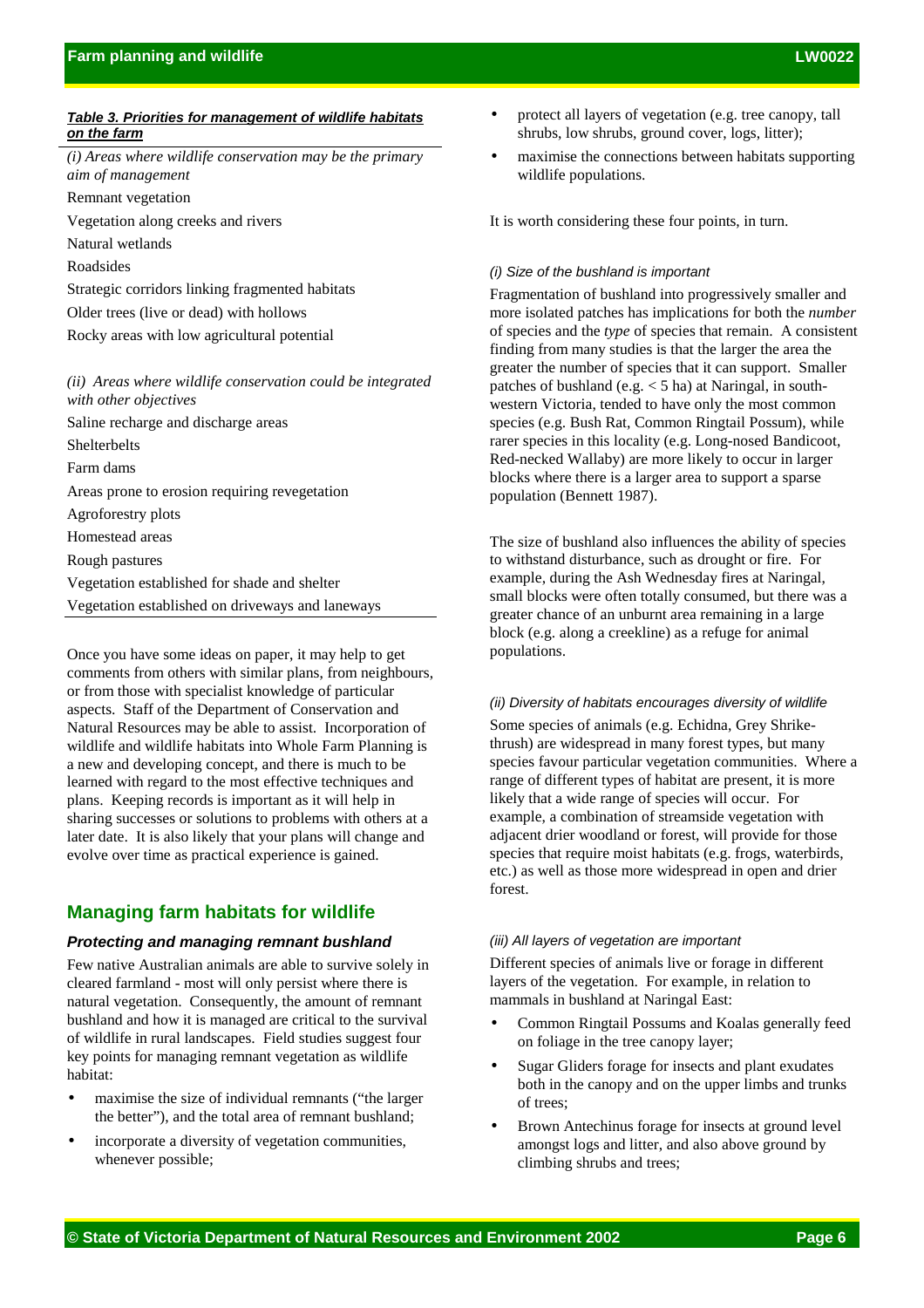- Long-nosed Potoroos live in dense undergrowth at ground level, feeding mainly on fungi that they dig from the litter and subsoil; and
- bats (e.g. Little Forest Eptesicus, Chocolate Wattled Bat) forage in open spaces amongst forests and woodlands for moths and beetles, and roost during the day in small tree holes.

A similar pattern can be described for forest birds, with different species foraging or living in different layers of the vegetation. For many lizards, frogs and invertebrates, the micro-habitats provided by logs, leaf litter and rocks at ground level are the most important.

Clearly, a tree layer alone is not enough if the full range of species is to be encouraged and conserved in remnant bushland. When shrub or ground layers are altered or destroyed, the species that live and depend on those habitats will also decline and disappear. For example, Long-nosed Potoroos do not survive in bushland areas that are heavily grazed by cattle, as the dense ground layer of shrubs and sedges in which they shelter is destroyed. Fencing all (or part) of a bushland area to protect understorey vegetation is an important investment for conservation.

#### *(iv) Isolation creates problems*

Populations of animals that are isolated are more likely to decline and disappear than those where regular movements can be made to and from nearby populations. For many species, such isolation can be reduced by maintaining or restoring corridors and 'stepping stones' of natural vegetation (see below).

#### *Design and management of corridors for wildlife*

Movement is a fundamental feature of animal life. Animals move to find food and shelter, and for breeding. Some species move seasonally to follow local changes in food availability, and others undertake long-distance migrations. Young animals generally disperse to establish their own home ranges after achieving independence. Fragmentation and isolation of natural habitats can make these movements difficult, or impossible, by imposing barriers of inhospitable land (e.g. open cleared paddocks).

The primary purpose of wildlife corridors is to improve and restore the connectivity between natural habitats, and in so doing to increase the survival of wildlife populations in isolated habitats. Different types of corridors which can be recognised include the following.

#### *Natural corridors -*

 such as vegetation along creeks and rivers follow natural topographic contours. Such riparian vegetation may extend for many kilometres with minor tributaries and

creeks joining with larger streams to make up an extensive connected network across a district.

#### *Remnant corridors -*

 such as vegetation along roadsides or rail lines, are the result of clearing the adjoining vegetation. Roadside vegetation can be used by many species. For example, over a two year period Middleton (1980) recorded 85 species of birds from a 2.5 km length of roadside in the Wimmera, and 30 species nested there. At Naringal, roadside vegetation was used by some 80% of the mammals in the area, and at least six species of small mammal lived in, and moved through, roadsides (Bennett 1988).

#### *Planted corridors -*

 such as shelter belts, are those that have been deliberately created by humans. As yet little information is available on the values of such corridors to wildlife, but casual observations suggest that they are used by a range of birds.

Movements along corridors can occur in various ways. Large mobile mammals (e.g. wallabies) and many birds may move through a short corridor in a single movement. However, for many less-mobile species corridors will be most effective when they provide habitat in which animals can live, either in the short or long term.

# *Some practical principles in the design and management of corridors.*

- Highest priority should be given to preserving or restoring natural corridors, such as gully lines, minor tributaries, and vegetation along creeks and rivers.
- Whenever possible, restore or build on to existing corridors of natural vegetation, rather than creating new corridors. These will already have components of natural ecological processes, such as soil microorganisms, invertebrates, fungi, understorey plants etc, which will take longer to develop in new vegetation.
- Corridor width is important, and the wider the corridor the better. Compared with narrow strips, wide corridors provide greater variety of habitats, greater protection from disturbance along edges, and a larger area of habitat in which animals can live. Single lines of trees will have little value for most species; strips from 30 m to 100 m wide will be much more effective as a local corridor network.
- Corridors are most effective when they `link up' with other larger habitats, with few or no gaps.
- Locally indigenous species of trees, shrubs and ground cover are the best plants to use when establishing new corridors, as it is to those that the local wildlife is adapted.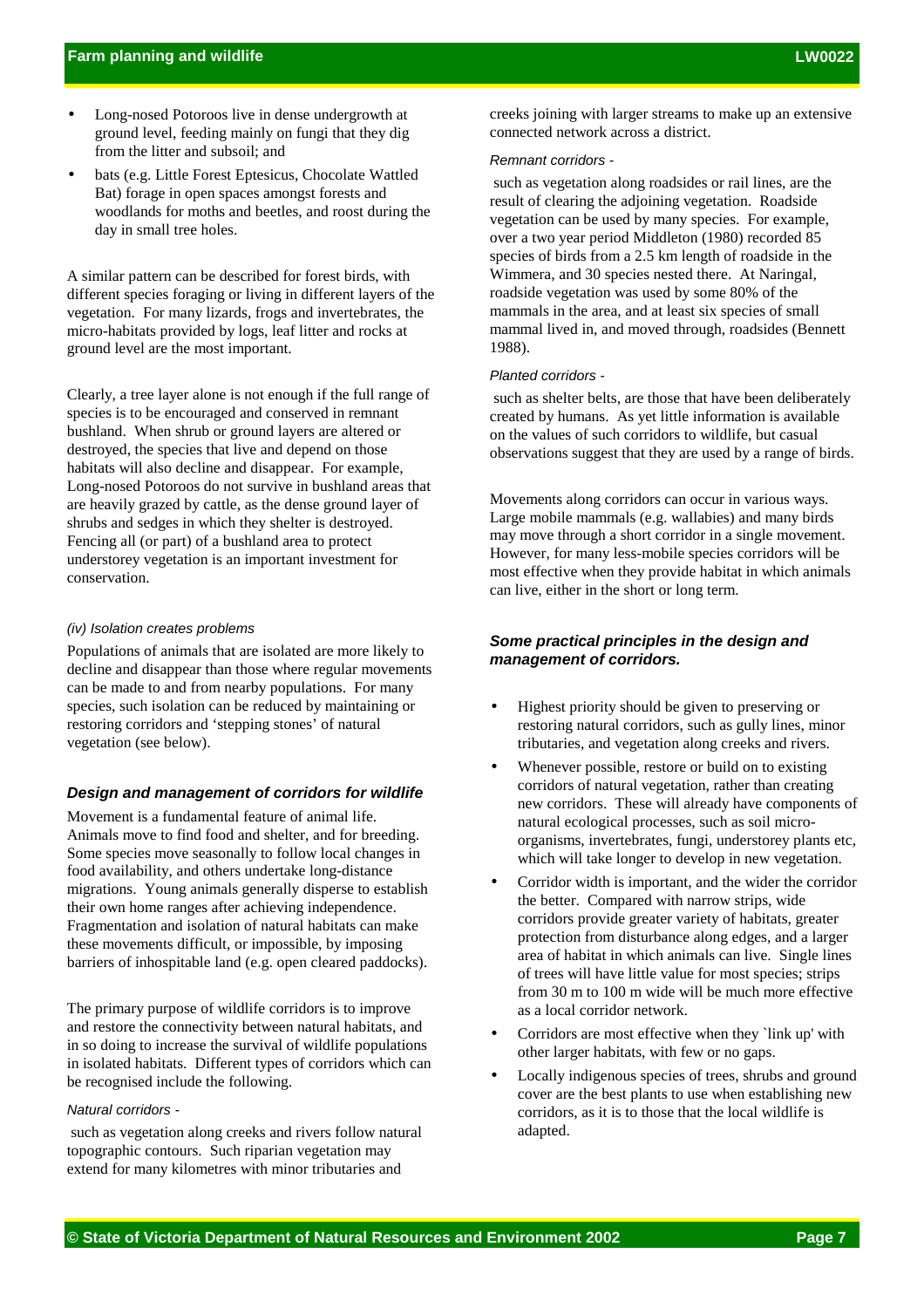- Preserving (or establishing) a `network' of corridors, wherever possible, will generally be more effective than a single corridor link.
- Patches or `nodes' of bushland along a corridor can increase the area of corridor habitat and support more individuals.
- Fencing to prevent damage to understorey vegetation from grazing stock is probably the single most important, on-going management required for corridors (and other vegetation managed for wildlife).

## *Protecting streams as wildlife habitat*

The value of creek and river environments as wildlife habitat is greatest when they are bordered on each side by natural vegetation. Water quality and the condition of the aquatic habitat are closely related to the presence of streamside vegetation. Vegetation provides shade, contributes nutrients, supplies invertebrates as food for fish, helps stabilise stream banks, and filters sediments and other runoff from surrounding areas. Stream habitats are used both by aquatic fauna (e.g. various fish, Platypus, Water Rat) and wetland fauna (e.g. herons, ducks, spoonbills, reed warbler), while forest wildlife occur in the creekside bushland The bushland along creeks and rivers is a rich habitat for wildlife because the moist environment and fertile alluvial soils contribute to high productivity. Riparian vegetation along streams frequently has high structural complexity (e.g. tall canopy trees, several layers in the understorey, smooth-barked eucalypts with hanging bark, and tree hollows), that provides resources for a wide range of species. Further, the creekside habitat may extend as a continuous strip for kilometres, providing a large total area as well as connectivity for populations.

*Measures that will enhance aquatic and streamside habitats for wildlife.*

- Revegetating gullies and stream banks where vegetation has been cleared.
- Fencing to prevent grazing of vegetation and erosion of stream banks.
- Widening the overall strip of vegetation to provide a greater total area of habitat, and greater diversity of vegetation (e.g. riparian Manna Gum forest plus adjacent drier forest or woodland).
- Incorporating wider patches of habitat in the streamside corridor (e.g. at bends in a creek).
- Having a range of micro-habitats in the stream (e.g. deep pools, rocky riffles, submerged logs and snags).
- Preventing the run-off of chemicals, fertilisers and sediments into streams.

# *Tree-hollows for hollow-nesting wildlife*

Many species of birds and mammals require tree hollows for diurnal shelter and for nesting and breeding. Some 36 species (20%) of common Victorian birds (33% of threatened bird species, Robinson 1991) are dependent on hollows for nesting. These species include parrots, owls, cockatoos, kingfishers and treecreepers. For many mammals, such as possums, gliders and small insectivorous bats, hollows are essential. Different species require hollows of different dimensions. The size of the hollow entrance is particularly important. For example, Sugar Gliders select hollows with an entrance diameter of approximately 3 cms; they are likely to be excluded by larger species (e.g. Brushtail Possums) from hollows with larger entrances. Species may also require a number of hollows within their home range, moving between these on an irregular basis.

As eucalypts generally do not develop hollows until at least 70-80 years of age, and there are many wildlife species potentially competing for hollows, it is not surprising that the availability of hollows can be a limiting factor for animal populations. This is particularly likely in forest areas dominated by regenerating trees where older trees are sparse or absent.

#### *Practical measures to assist hollow-dependent wildlife.*

- Protection of existing older, hollow-bearing trees (live or dead). These trees are likely to be used by a wide range of species when present in bushland amongst other trees, but isolated trees in paddocks are also used by a number of species (e.g. bats, Red-tailed Black Cockatoo).
- Leaving some older living trees (e.g. when felling timber for firewood, posts, etc.) to develop hollows over the next few decades. "Smooth-barked" eucalypts such as River Red Gum and Manna Gum tend to form hollows more readily than other species.

Nest boxes or artificial hollows can be provided for wildlife in some circumstances where natural hollows are in short supply. These can be a useful measure in localised areas and provide opportunities to view wildlife, but they should not be seen as a substitute for natural hollows in the environment. Little is known of the long-term use and value of nest boxes or artificial hollows to wildlife populations. A variety of designs have been used; several are described and illustrated in the Land for Wildlife Technical Note No. 14 'Nest Boxes for Wildlife', and in a brochure prepared by the Bird Observers Club of Australia entitled 'Nest Boxes for Australian Birds' (1986, second edition).

# *Managing habitats for ground-dwelling animals*

Habitats used by ground-dwelling animals are often the most easily disturbed on farms when areas are grazed,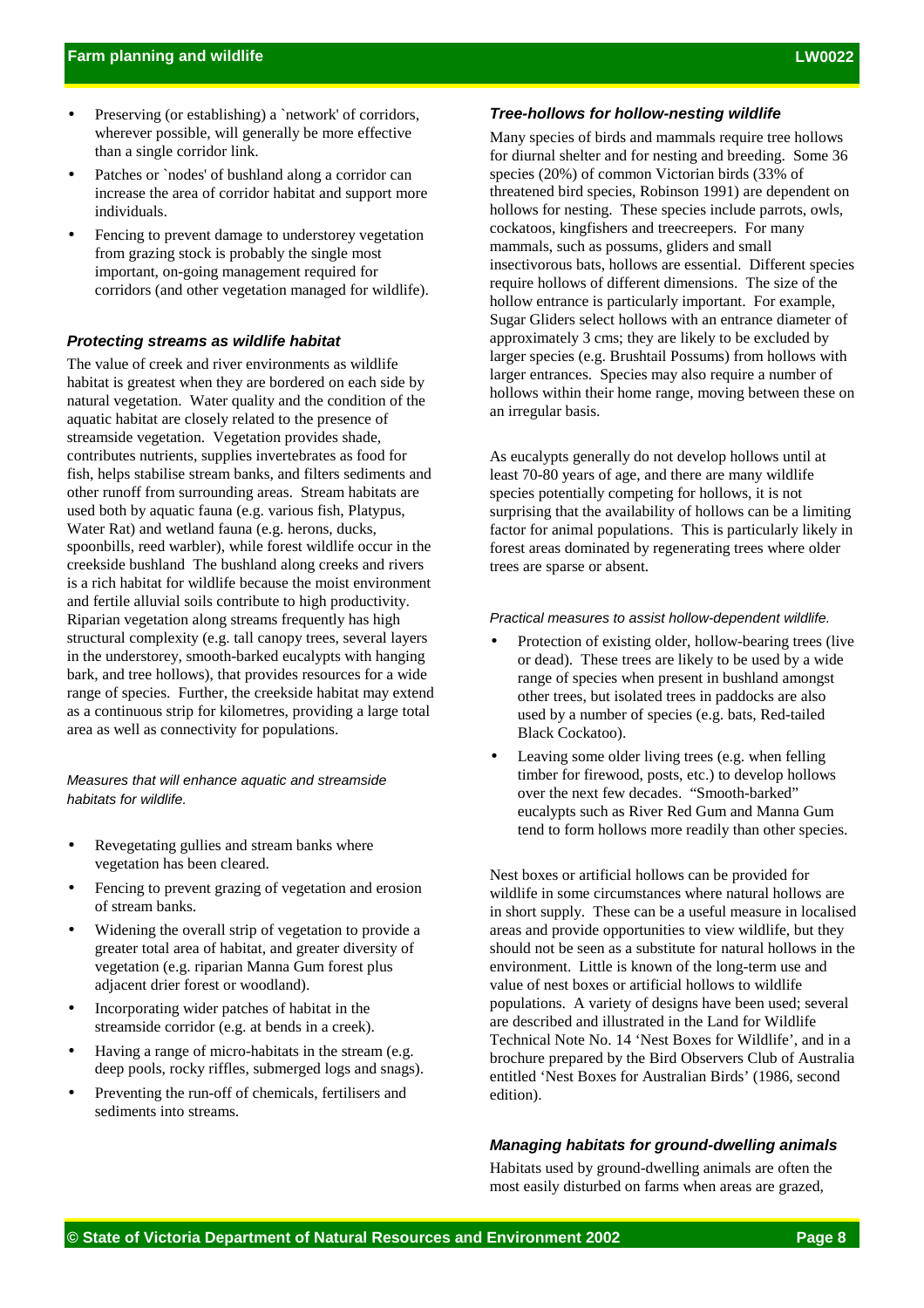ploughed, or modified in other ways (e.g. logs burned). For ground-dwelling birds, mammals, reptiles and frogs to survive in farmland, food, shelter, refuge and breeding sites must be available.

# *Food:*

Invertebrates (insects, spiders, worms, etc) play an important role in the breakdown of detritus and the recycling of nutrients in the natural environment. They also form the base of the food chain and are eaten by many species. Small lizards (e.g. Garden Skink, White's Skink, Striped Legless Lizard), mammals (Brown Antechinus, Fat-tailed Dunnart, Echidna) and birds (Superb Fairy-wren, Grey Shrike-thrush, Yellow-rumped Thornbill) all forage for invertebrates on the ground, or amongst leaf litter, grass tussocks and logs. Other species (e.g. Brown Thornbill, White-browed Scrub-wren, Yellow Robin) search for invertebrates amongst low shrubby foliage as well as on the ground. Some species (e.g. Long-nosed Potoroo, Bush Rat) feed on fungi in the litter and subsoil, and others (e.g. Swamp Rat) feed on stems and leaves of ground plants.

#### *Shelter and refuge:*

A variety of micro-habitats at ground level are used for shelter and refuge. Frogs and small lizards often shelter under or within logs, or under rocks or loose bark. Echidnas also take shelter under and within large logs. Small forest-dwelling mammals need thick vegetative cover (e.g. Bush Rat, Brown Antechinus, bandicoots); while the Fat-tailed Dunnart, living in open grasslands, shelters under rocks, logs, or posts. Small forest birds require shrubby low cover, while grassland birds (e.g. Richard's Pipit, Stubble Quail) shelter amongst long grass and tussocks.

#### *Nest sites:*

The habitats used for shelter and refuge are often the same ones used for breeding sites. For example, birds such as Superb Fairy-wren and Yellow-rumped Thornbill nest in low shrubs, while pipits and quail nest at ground level amongst grass.

The management required to provide these food, shelter and nesting requirements will vary between areas and habitat types. For example, in coastal forests where dense ground vegetation is the natural pattern, fencing to exclude stock is generally required to protect the ground layer component. Exclusion of stock will also be of benefit, but may not always be necessary in some open habitats (e.g. open grassy woodlands, stony rises) where numerous logs, rocks or other shelter persists and shrubs are typically sparse. Leaving logs and fallen branches (instead of "tidying up" under trees), and rocks on the ground will also be of benefit.

#### *Wetland habitats*

Wetland habitats occur on many farms, though a large number have been modified by changes in water regime or drainage and through removal of surrounding vegetation, especially as a result of grazing. A `wetland' may be an area of pasture that is seasonally covered by water, or a deeper, more permanent body of water. Both are important for wildlife. Re-instatement of natural water regimes, exclusion of stock (at least during sensitive periods) and restoration of natural vegetation around wetland areas will all contribute to improving this habitat for wildlife. Nutrient enrichment is also an important factor to consider. Fertiliser runoff, stock faeces and other sources of nutrients can reduce wetland quality and cause serious health risks. Other chemicals, such as herbicides, can also be detrimental to wetlands and their wildlife. Wetlands can contribute to the quality of water on a farm, to containment of water and flood mitigation and can be an attractive and pleasant feature with abundant plant and wildlife.

## *Revegetation and re-establishment of new habitats*

On many properties, revegetation of selected areas will be a priority for the Whole Farm Plan. Often the primary objective will be to establish shelterbelts, prevent erosion, reduce salinity, or implement other land protection works. It will be beneficial to wildlife to revegetate areas so that they build onto, or link with, existing natural vegetation where components of natural ecological processes are already present (e.g. litter, invertebrates, soil fungi). Natural revegetation from existing trees or vegetation (e.g. adjacent bushland or roadside vegetation) can be an effective way to establish habitats and will usually be cheaper than planting seedlings.

Wherever possible, use locally indigenous plants or seed stock, appropriate to the location. These are the plants and vegetation types to which the local fauna is adapted. Be aware of plants that could become environmental weeds; for example, native species that are not locally indigenous and may proliferate.

A useful method of determining which plant species are suitable for your property is to visit remnant areas of native vegetation in the district and select suitable plants, matching your location and soil type, from these remnants. Care must be taken to have the plants correctly identified to ensure that they are local native species. If you wish to purchase plants from a nursery, then choose one that stocks local native species or is prepared to grow seed you collect from local remnants. *Land for Wildlife* extension officers can help with contacts.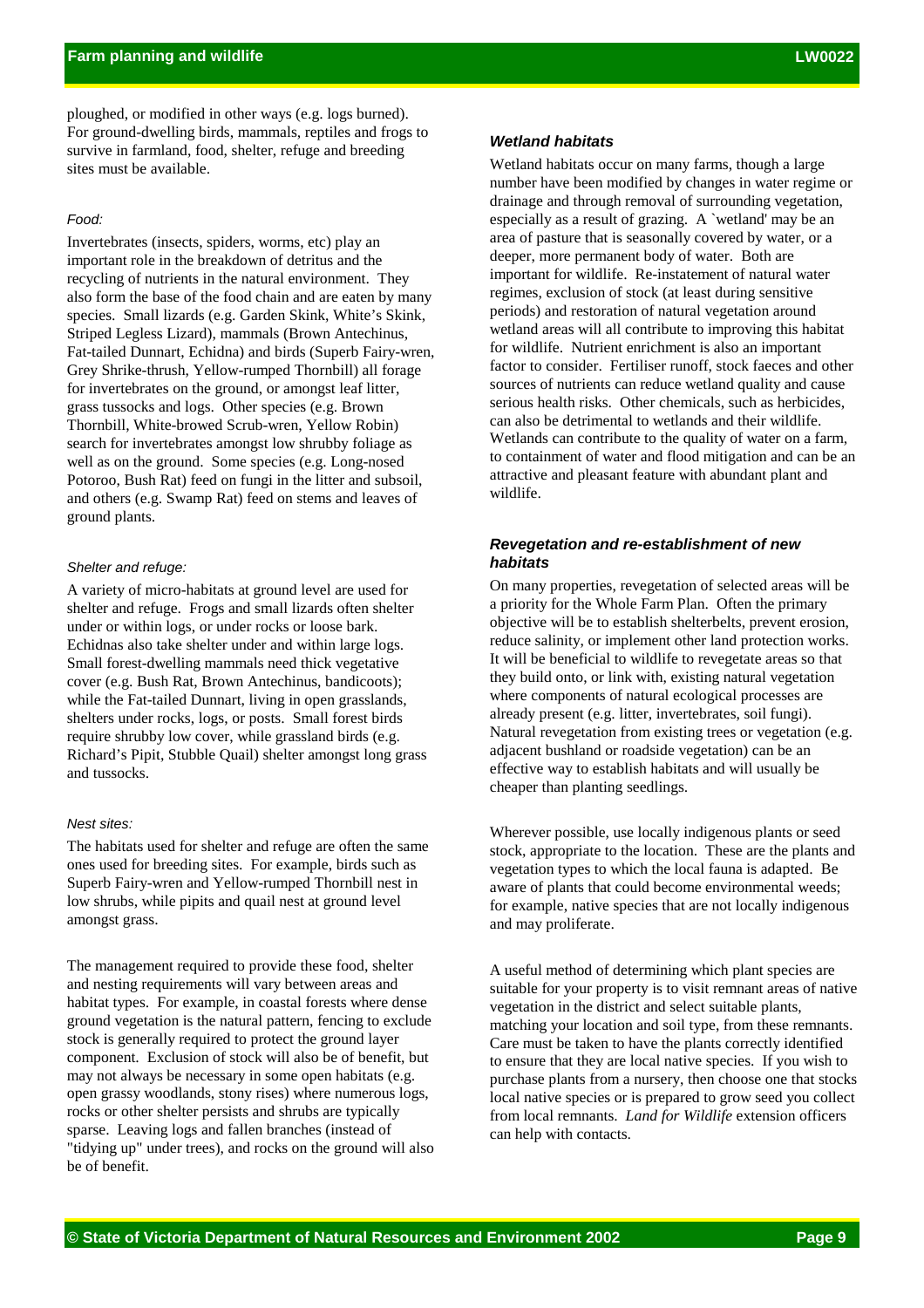Strategies can be developed to attract particular species of wildlife and limit others by provision of suitable habitats including feeding, breeding and shelter requirements suited to the species. These strategies could be employed to encourage some wildlife species to frequent the home (e.g. honeyeaters) and discourage others (e.g. snakes). However, it is always important to remember that species and their environment are inter-related and that an abundance of one species may be at the expense of others which may also have useful functions. Therefore, in most farm situations the aim should be to develop a diverse natural ecosystem of plants and animals including invertebrates.

#### *Dealing with problems caused by wildlife*

Particular species of native wildlife can, at times, cause genuine problems for farm enterprises. Usually this occurs when natural processes that regulate population numbers are disturbed. For example, numbers may increase when a natural predator is no longer present, or when an artificial food source allows an unnaturally high survival over critical times. Problems can also occur when a favoured food (e.g. a grain crop) is grown in close proximity to the species habitat.

Advice on dealing with problems caused by wildlife will vary, depending on the species concerned and the particular circumstances. Information should first be sought from the nearest Regional office of the Department of Conservation and Natural Resources.

# **Monitoring wildlife on the farm**

In the years following preparation and early implementation of a Whole Farm Plan, observations of the changes that take place on the property will be most rewarding. In addition to the pleasure gained from a growing list of species sighted on the property, monitoring can be used as a measure of the success of farm planning activities, and as a measure of the 'ecological health' of the property. It will also be a source of continuing education, as seasonal changes in wildlife populations, reproductive patterns, animal behaviour, and plant-animal interactions are noted. Monitoring can be carried out on a casual or a systematic basis, depending on the skills, enthusiasm, and needs of the property owner. Several suggestions are as follows:

#### *Photopoints*

Fixed photopoints are the simplest way to record changes in vegetation over time. Select a number of points and photograph at regular intervals (e.g. same time each year) from exactly the same location. An aerial view from the farm windmill, or a view looking straight down at some grassland might also be considered.

## *Farm diary*

Making regular notes in a farm diary of birds, mammals, frogs or reptiles that are seen around the farm is a good way of recording observations. It is worth noting the date, the number seen and where they were. Records of breeding will be of particular interest. For example:

*Koala - single animal in Red Gum, roadside near front gate, 2nd June 1992.*

*Brown Tree Frogs (2) and Striped Marsh Frog (1) calling at farm dam, 8/4/91*

*Blotched Bluetongue - one seen basking in sun, edge of shelterbelt, 10/11/91*

*New plant - found beside west paddock gate - sent to CNR for identification.*

Over time, these records build up an invaluable picture of the range of species occurring on the farm, when they were present, and which habitats they use. The presence and spread of pest plants and animals, and the success and health of plant regeneration could also be noted.

#### *Lists of wildlife species*

A simple way of recording the species occurring on the property is to keep a list of those sighted, preferably noting dates and frequency of occurrence. It will be surprising how many species, especially birds, will be recorded over time. Perhaps separate lists could be kept for different parts of the property, such as a list for those seen around the homestead, and a list for those seen in a bush patch. Local naturalists may be interested in assisting in this monitoring activity.

## *Standardised observations or censuses*

Carrying out standardised observations of wildlife takes greater effort and discipline, but the quality of the information recorded is much greater. The important points are to make observations on each occasion at the same place, for about the same amount of time, using the same technique. Some examples could be:

- a regular (e.g. monthly) count of all waterbirds on a particular wetland;
- a regular count of all birds seen or heard while following the same track through a bushland area, or along a section of creek.
- a regular count of the species and numbers of frogs calling at a swamp.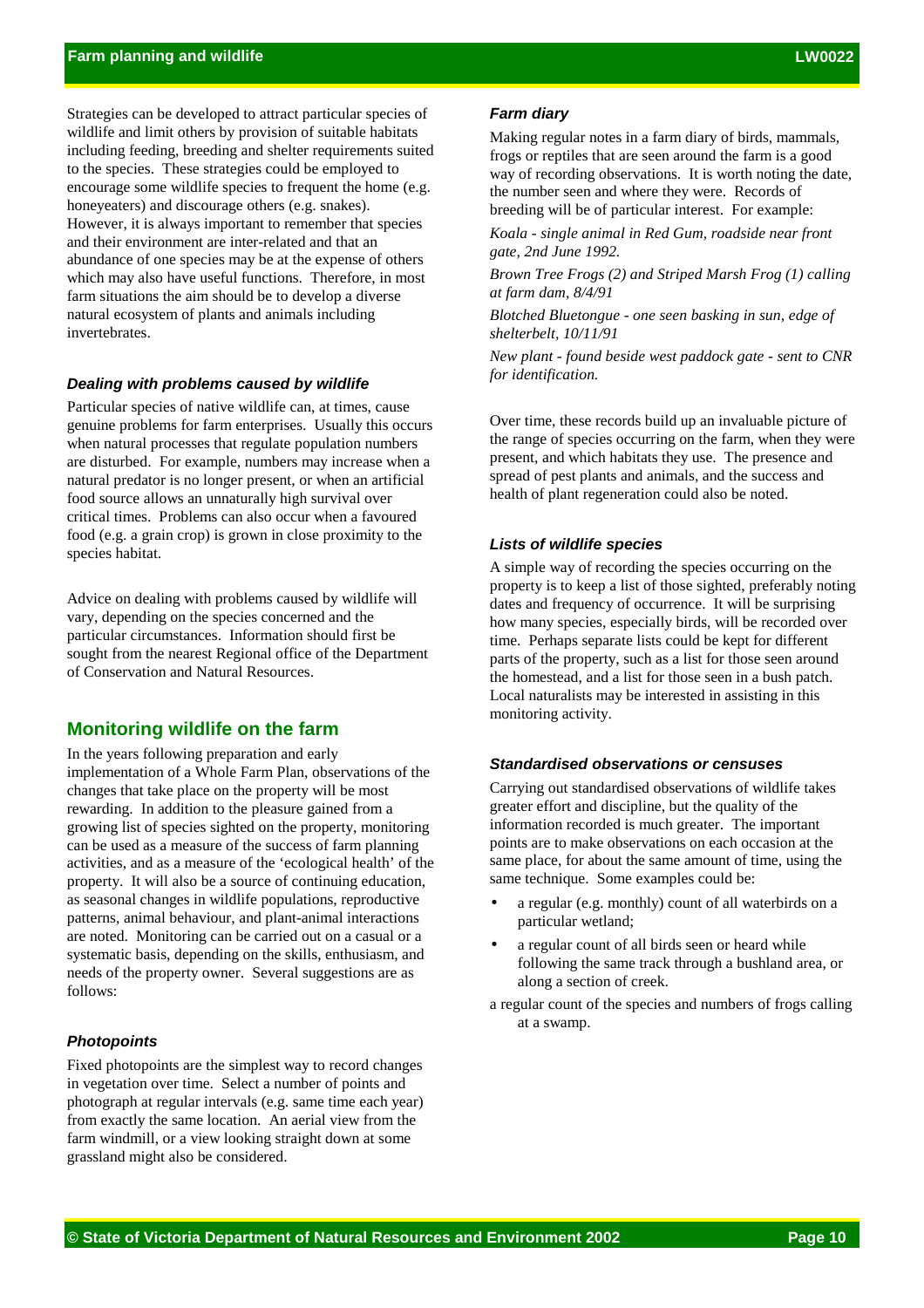# **Important questions to ask when considering the area surrounding your farm are:**

- how can activities on this property contribute to developing a *system of habitats* throughout the wider area?
- what natural linkages are there between this property and other nearby habitats?
- are there opportunities for working co-operatively with other landholders on a catchment or regional basis?
- are there species of wildlife in the area that might conflict with other management aims?
- do the neighbours understand the improvements you would like to make, and why you wish to do so?

# **Useful questions to ask about your property include:**

- what types of habitats are present on this property now?
- what types of vegetation will the soils on my property support?
- are there opportunities for using natural regeneration?
- which species, or types of wildlife, would I like to encourage on the property?
- what are the advantages and disadvantages of encouraging wildlife here?

# **Further information and references**

# *Identifying wildlife*

#### *Birds:*

Pizzey, G. (1980). *A Field Guide to the Birds of Australia*, (Collins: Sydney.)

Simpson, K. and Day, N. (1986).*The Birds of Australia*, (Lloyd O'Neil: Victoria.)

Reader's Digest (1976*). Readers Digest Complete Book of Australian Birds*. (Reader's Digest Services: Sydney.)

#### *Mammals:*

Strahan, R. (ed.).(1983), *The Australian Museum Complete Book of Australian Mammals* (Angus & Robertson: Australia.)

Triggs, B. (1984), *Mammal Tracks and Signs. A Field Guide for South-Eastern Australia*, (Oxford University Press: Melbourne.)

#### *Reptiles and Amphibians:*

Coventry, A.J. and Robertson, P. (1991*).The Snakes of Victoria*, (Department of Conservation and Environment: Victoria.)

Hero, J-M., Littlejohn, M.J. and Marantelli, G. (1991). *Frogwatch Field Guide to Victorian Frogs,* (Department of Conservation and Environment: Victoria.)

Cogger, H.G. (1983). *Reptiles and Amphibians of Australia*, (Reed: Sydney)

# **Further reading**

Bennett, A.F. (1990). *Habitat Corridors: Their Role in Wildlife Management and Conservation*, (Department of Conservation and Environment: Victoria).

Butz, M. 1985. 'Trees and other wildlife' in *Think Trees - Grow Trees*. (Department Arts, Heritage & Environment) AGPS. pp 51-67.

Breckwoldt, R. (1983). *Wildlife in the Home Paddock*, (Angus and Robertson: Australia).

D.C.E. (1990-ongoing). *Land for Wildlife Notes* (Department of Conservation and Environment: Victoria). (A series of technical information sheets available free of charge from CNR outlets).

Dixon, P. (ed.)(1993 - in publication) *From the ground up: a manual of property management planning*. (Department of Conservation and Natural Resources).

Johnston, P. & Don, A. (1990). *Grow Your Own Wildlife, How To Improve Your Local Environment*, (Greening Australia Ltd.).

Pizzey, G. (1988). *A Garden of Birds*, (Viking-O'Neil).

Temby, I. (1992). *A Guide to Living With Wildlife. How to Prevent and Control Wildlife Damage*, (Department of Conservation and Environment: Victoria).

# **References cited**

Anon. (1991). Land for Wildlife study *Land for Wildlife News* 1(1): 7

Bennett, A.F. (1987). Conservation of mammals within a fragmented forest environment: the contributions of insular biogeography and autecology. in *Nature Conservation: The Role of Remnants of Native Vegetation*. (Eds. D.A. Saunders, G.W. Arnold, A.A. Burbidge and A.J.M. Hopkins). (Surrey Beatty and Sons: Sydney).

Bennett, A.F. (1988). Roadside vegetation: a habitat for mammals at Naringal, south-western Victoria. *Victorian Naturalist* **105**: 106-13.

Bird, R. (1990). Sheltering the farm - an economic assessment of trees. *Rural Quarterly* **1(4)**: 12-13.

Ford, H. (undated). 'Farm Birds. Nature's Pest Controllers' (pamphlet) (Department of Arts, Heritage and Environment: Canberra).